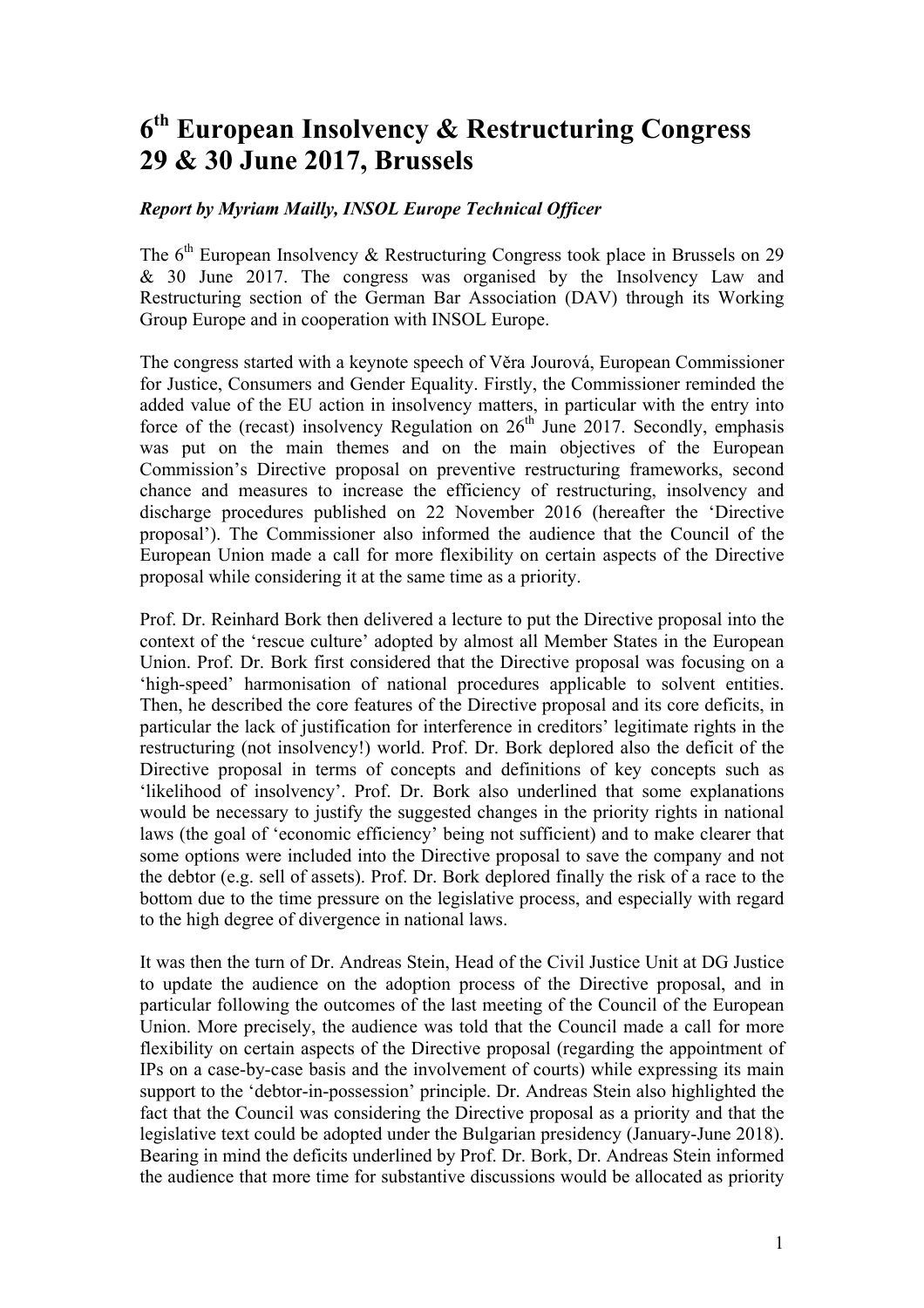has been attributed to this project as well by the Estonian presidency (July-December 2017). Dr. Andreas Stein also referred to the agenda of the European Parliament which held a meeting on 12 July 2017 and to the draft report of the Rapporteur which would be available in September 2017. The debate within the European Parliament could then start early 2018. Following this agenda, a political agreement could be reached under the Bulgarian presidency in June 2018.

When entering into the debate on the benefits and the weaknesses of the Directive proposal, Dr. Andreas Stein reminded that the Directive proposal was drafted following the results of the discussions of a group of experts and a group of stakeholders and on the basis of the outcomes of both an economic and a legal study mapping national insolvency laws. In response to the ground of the lack of philosophy, Dr. Andreas Stein considered that the aim of the Directive proposal was not to build a European philosophy of restructuring but instead to promote the philosophy of pragmatism at a national level. This is why the proposal was built on national efficient proceedings and did not aim to cover all aspects of national insolvency laws. In short, Dr. Andreas Stein defended the view that the European legislator focused on minimum standards which could work in practice (e.g. avoid value destruction) rather than simply designing a 'good law' on paper. Indeed, the European Commission services did not want to interfere with national insolvency laws which work well but rather to act where there was a room for improvement. This is why there was no proposal for a common definition of insolvency at EU level due to the high divergence between Member States on that point. By contrast, the Directive proposal would aim at overriding the academic debate and to ensure that rights of both creditors and debtors are equally protected (e.g. debtor can access a procedure while not insolvent and creditors can be ensured of the protection of new financing).

In conclusion, Dr. Andreas Stein confirmed that the European Commission services are constantly open for discussion aiming at implementing a European 'rescue' approach in all Member States.

After the coffee break, the participants were updated on the pending legislation in Italy. The new piece of legislation complied already on many aspects with the major principles of the Directive proposal that is, itself, mainly based on the 2014 European Commission Recommendation. This is the reason why the Directive proposal was very welcome in Italy, in particular with regard to the intention of its authors to solve the non-performing loans (hereafter 'NPLs') problem. Rita Gismondi explained that this issue was critical due to the fact that banks still remain an importance source of financing for companies in Italy. While the legislative reform process has started since 2005, new pieces of legislation were adopted in Italy on a regular basis to stick to the European rescue approach. Rita Gismondi gave some examples, namely an automatic stay (60 to 120 days) available to distressed debtors or to debtors in crisis, the delay for sending the insolvency declaration and the introduction of different preventive remedies (such as out-of-court restructuring plans subject to judicial validation, the -quick and confidential - intervention of an independent expert (mediator), new exceptions in relation to avoidance actions or the protection of new and interim financing…). Another feature of the rescue approach adopted by the Italian legislator was the use of the 'composition with creditors' to ensure business continuity whereas it was mainly used in the past for liquidations only. In conclusion,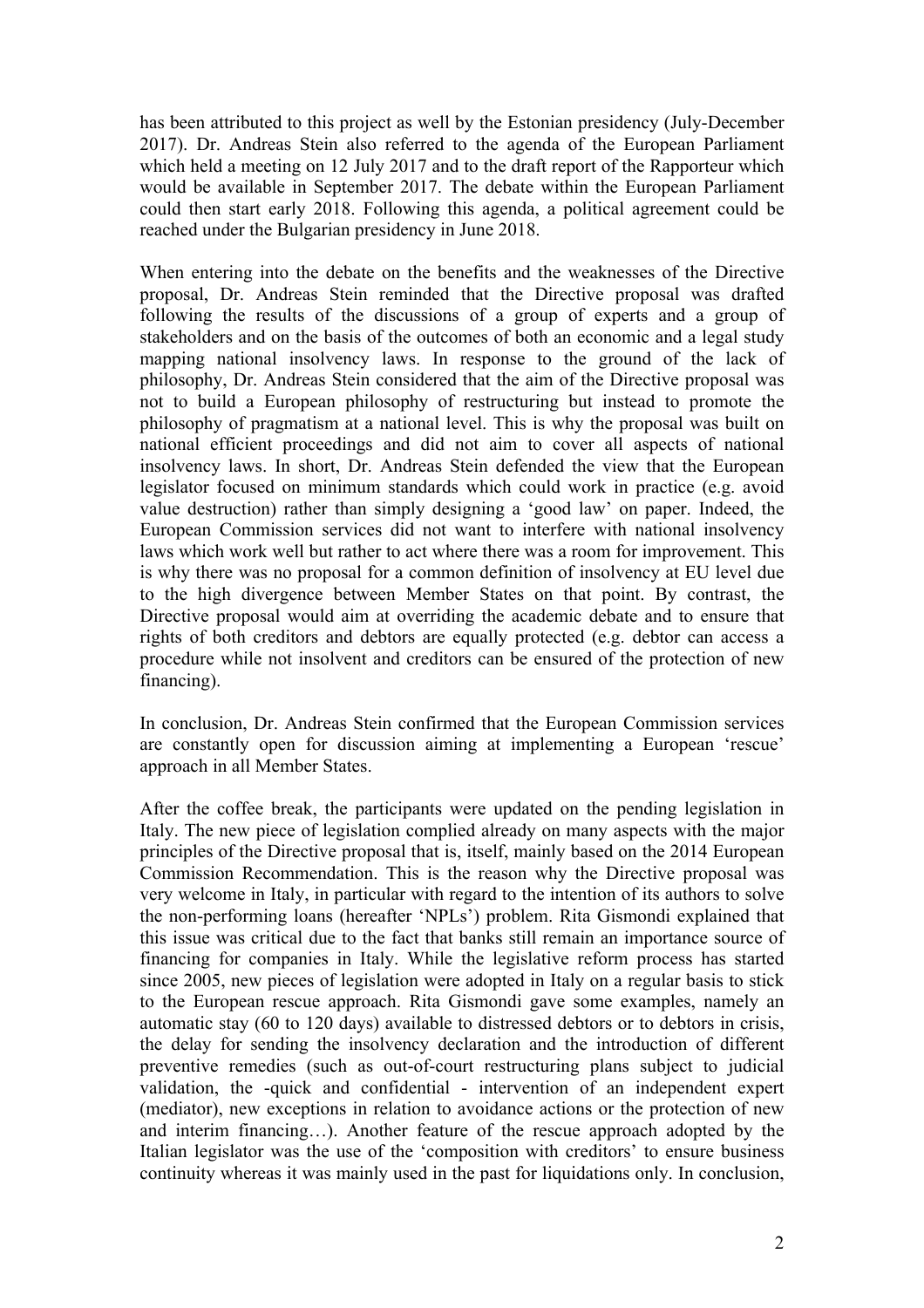Italy has adopted new regulations following the need to update its national legislation from a legal and an economic standpoint to attract investments but also to improve the quality of credit.

The emphasis was then put on the current discussions in Germany which involved financial institutions, insolvency practitioners (hereafter 'IPs') and the German legislator. It was explained that the main concern was to explore the reasons why lenders would create NPLs and how the Directive proposal could introduce relevant provisions to solve them (e.g. by limiting the scope of the stay or by limiting its length). Peter Hoegen welcomed the intention of the authors of the Directive proposal to encourage the amicable sale of a company as a going concern as part as the restructuring process. However, he also deplored some inconsistencies in the Directive proposal, and in particular the one in relation with the best interest test used for the valuation process (liquidation or rescue value). On that point, Peter Hoegen wondered whether this was the best applicable value test. In addition, he made some observations regarding the lack of details in the text with regard to the confirmation of the plan by a court, and especially on the form and conditions that a court has to examine to confirm a preventive restructuring plan. Uncertainties were also highlighted on the need for an independent expert to be involved for the protection of transactions or/and finance and the interpretation of 'fraud' or 'bad faith'. Peter Hoegen also deplored missing provisions in the Directive proposal in relation to the international jurisdiction and the treatment of group guarantees. In conclusion, Peter Hoegen called for some propositions to be (re)considered and for the extension of some proposals already included into the Directive proposal.

Before the closure of the morning panel session, Dr. Andreas Stein reminded that the scope of the Directive proposal was not limited and that, for example, the door was not closed for debtors suffering from difficulties other than the financial ones only. It was also reminded to the audience that relevant or efficient safeguards should be included as the more complex the situation is (trade creditors, landlords, workers…) the more delicate the balancing exercise will be. In addition, Dr. Andreas Stein made it clear that the Directive proposal aimed mainly at ensuring that the Member States have minimum standards in their legislation while keeping sufficient flexibility to adopt the adequate solution under their own national law. Dr. Andreas Stein then underlined that the Directive proposal contained enough flexibility to ensure that common principles are to be adopted by all Member States while the details still remained at the discretion of each national legislator. In that connection, it was reminded that the provisions relating to the extension of the stay (general or targeted) will remain the sole decision of each Member State.

The congress continued in the afternoon by three workshops which gave a chance for the delegates to initiate an interactive discussion.

The first workshop aimed at identifying and discussing the key features and principles included into the Directive proposal, namely efficiency, transparency, fairness and sustainability. On efficiency, the main conclusion reached by the panellists was that the Directive proposal would be an efficient tool for companies and in particular for SMEs. On transparency, the discussion focused mainly on its meaning in particular in the UK in relation to the licencing and professional conduct of IPs and the twilight zone for directors. By contrast, it was expressed that a certain degree of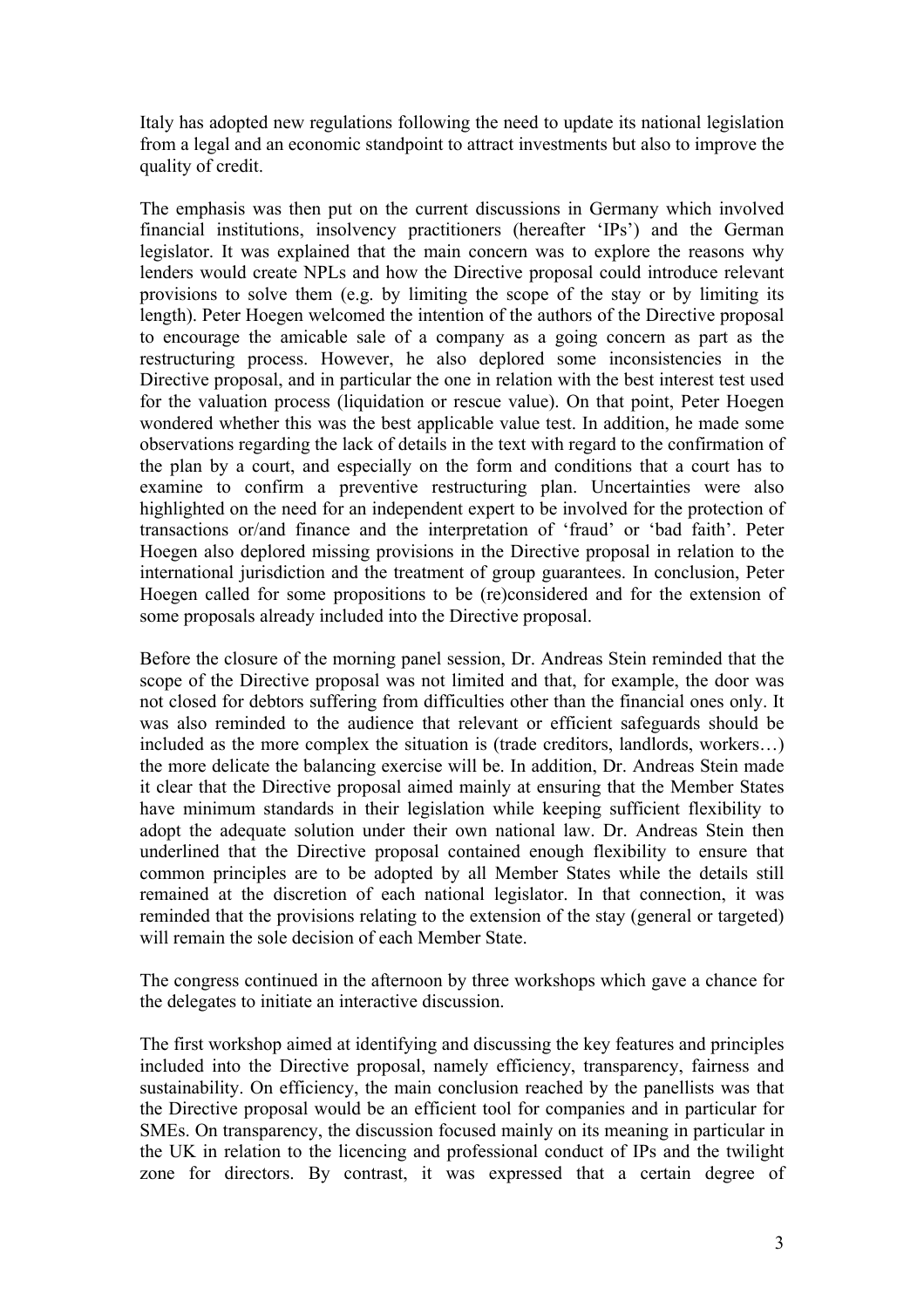confidentiality was needed for preventive restructurings. On fairness, it was pointed out that such a principle was not included *per se* in the Directive proposal while it should be discussed in line with the cross-class cram down mechanism and how to improve that mechanism. Then was evoked the statement of the Association of Insolvency Office Holder's National Organisations ('EIP') to put emphasis on sustainability which is facilitated by the Directive proposal as the debtor is to be solvent to benefit from an early restructuring process.

The second workshop focused on the chances and risks of virtual secondary proceedings under the European Insolvency Regulation (recast). It began first with an overview of the new functioning of secondary proceedings under the recast EIR which was followed by a discussion on practical issues. The view was expressed that the scope of the 'virtual' proceedings were adequate only for bigger companies, in particular for a global sale of assets. The successfulness of such mechanism would imply however a well prepared petition for filing for the opening of main insolvency proceedings. The panellists drawn indeed the attention of the practitioners on the necessity to have in their hands the book value so as to deliver crucial information for the creditors. The objective is to obtain in a very short period of time (one-two months) the approval of local creditors who are subject to their national law (priority rights). Emphasis was also put on the need for local representatives to be informed on the (transparent) process to prevent any undue risk for the implementation of the designed strategy. Consequently, the question arose whether art. 36 EIR recast would be applicable in the absence of any distributions (restructuring plan) and to what extent the insolvency practitioners would be liable at EU level under the paragraph 10 of that article.

The third and last workshop highlighted the differences in terms of functions between insolvency administrators and restructuring professionals in preventive restructuring proceedings. The view was expressed that there is a future role for insolvency administrators through an extension of their traditional function at national level. Such professionals should not be put aside considering their great knowledge in relation with insolvency proceedings, which can be highly beneficial in preventive restructurings. The role of creditors was also underlined as well as the involvement of courts. In addition, a plea was made for more concentration or improvement in the Directive proposal regarding the valuation issues. During the workshop, a lively debate also took place about the efficiency of insolvency laws with a comparison between the EU and the US. Finally, it was concluded that lawyers would mainly benefit from these changes while creditors would mainly pay for it.

The first part of the second day of the congress was dedicated to the last CJEU case law. Lucas Kortmann made first a presentation in which he critically commented the most important cases delivered by the CJEU. Questions were raised in particular with regard to the case on employees' rights where prepacks have been designed to produce effects after a declaration of insolvency (*Federatie Netherlandse Vakvereiniging*, C-126/16). In that case, the CJEU sought to ascertain whether the Council Directive 2001/23/EC of 12 March 2001 must be interpreted as meaning that the protection of workers was maintained in a situation in which the transfer of an undertaking took place in the context of a 'pre-pack' prepared before the declaration of insolvency but put into effect immediately after that declaration. To that question,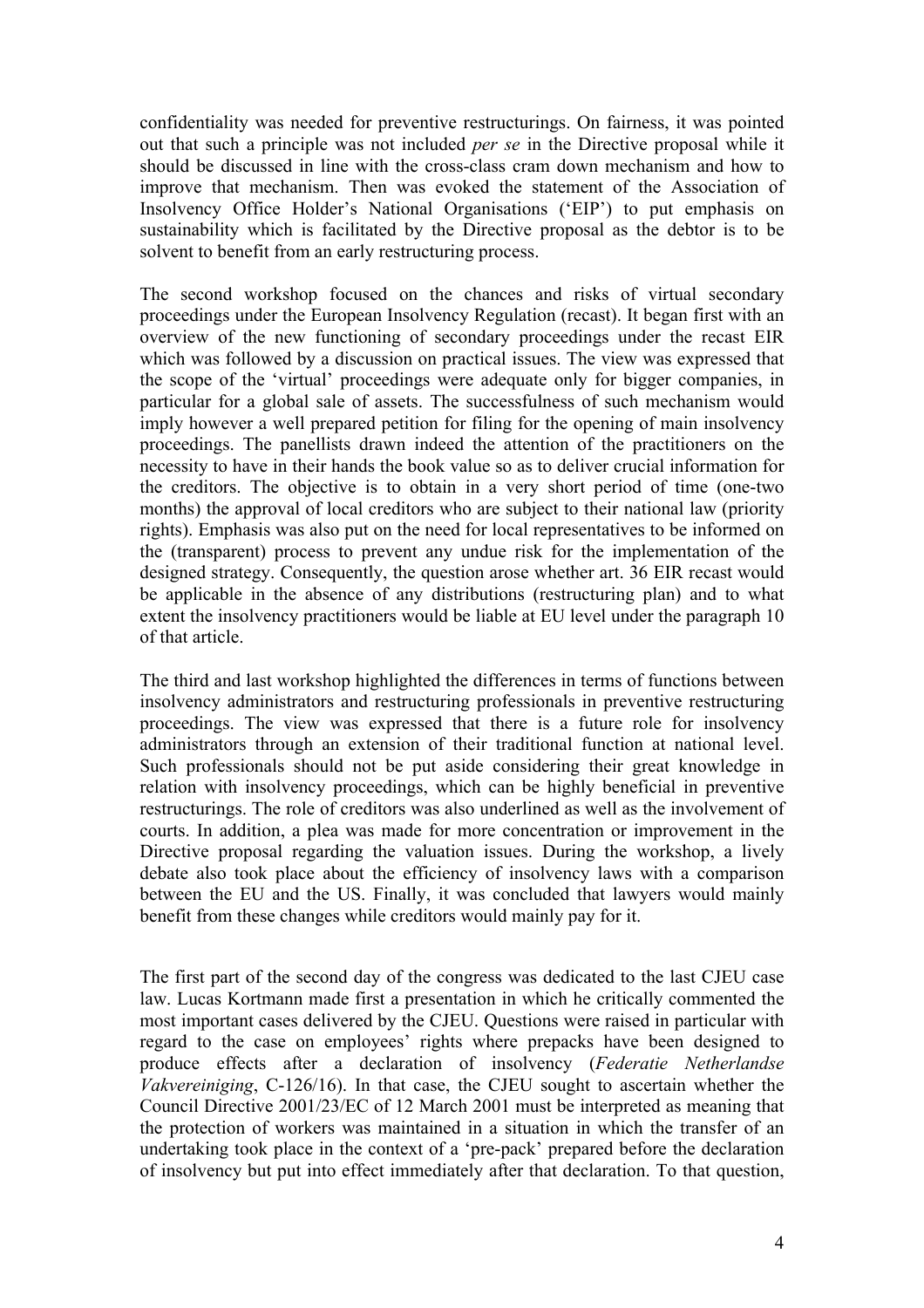the CJEU answered to the positive in considering that in such a situation employees' rights may be maintained. In other words, the CJEU considered that a declaration of insolvency in the context of a 'pre-pack' may not satisfy all the conditions required by the Directive, and in particular (1) the requirement of a procedure leading to a liquidation of the assets of the transferor compared with a 'pre-pack' procedure aiming (only) at maximising satisfaction of creditors' collective claims and (2) the requirement of a supervision of the insolvency procedure by a competent public authority compared with a 'pre-pack' procedure involving only a public authority at an ultimate stage. The debate focused then on the distinction of a liquidation process involving a company *as per* a legal person compared to situations where viable units of a business were given the possibility to survive by a global or partial sale of assets. It was also argued that such an approach would be in line with the one contained into the Directive proposal (art. 2(2)) which included into the meaning of 'restructuring' "*the sales of assets or parts of the business, with the objective of enabling the enterprise to continue in whole or in part*" and not only the restructuring of financial debts. Lucas Kortmann then commented the interpretation of Article 13 EIR by the CJEU in the context of an Italian case (*Vynils Italia SpA*, C-54/16) and in particular concerning an action to set certain transactions aside and for the repayment of sums which were paid in the six months preceding the declaration of insolvency. In that case, if Article 13 EIR was broadly interpreted by the CJEU, it was however reminded that the application of this article could not in any case circumvent the rules on insolvency for abusive or fraudulent ends.

The update on CJEU and other landmarks decisions on European Insolvency Law was then followed by the banks' view on the changes in insolvency laws. To that end, Dr. Thomas Bauer focused on the latest developments on Swiss restructuring law which aimed at enhancing the prevention of debtors' crisis as well as at facilitating the recognition of foreign procedures (re the requirement of reciprocity). Dr. Thomas Bauer offered also a Swiss financial market restructuring law overview and raised the question of the need for special insolvency rules for banks as regards the complexity of banking regulations. It was concluded that the 'common' insolvency law should have an eye on banking insolvency and *vice-versa* bearing in mind that 'bankruptcy' can still remain a clean option to exit the market. Dr. Thomas Bauer concluded on the need to create a dialogue between authorities and practitioners through the contribution of academics to complete the Basel III standards and to ensure a stable financial system.

The conference ended with a focus on the potential effects of Brexit on European cross-border insolvency law and possible solutions in the case where will be no agreement by May 2019. In such a case, the reciprocity between Member States will no longer exist unless otherwise agreed between the UK and the EU. However, other solutions were suggested by the participants. Other tools that could be used to handle cross-border insolvency procedures involving the UK were indeed evoked. Putting aside the political controversy, Mr Justice David Richards first underlined the long lasting tradition in the UK with regard to the recognition of foreign proceedings. In addition, the adoption of the UNCITRAL Model Law (hereafter the 'Model Law') permitted to enlarge the possibilities which would not have been possible on the basis of the sole Common Law while the universalism principle was reaffirmed recently by the UK Supreme court on the basis of the IA s.426. Although the 2006 Cross-Border Insolvency Regulations ('CBIR') implemented the Model Law into the UK